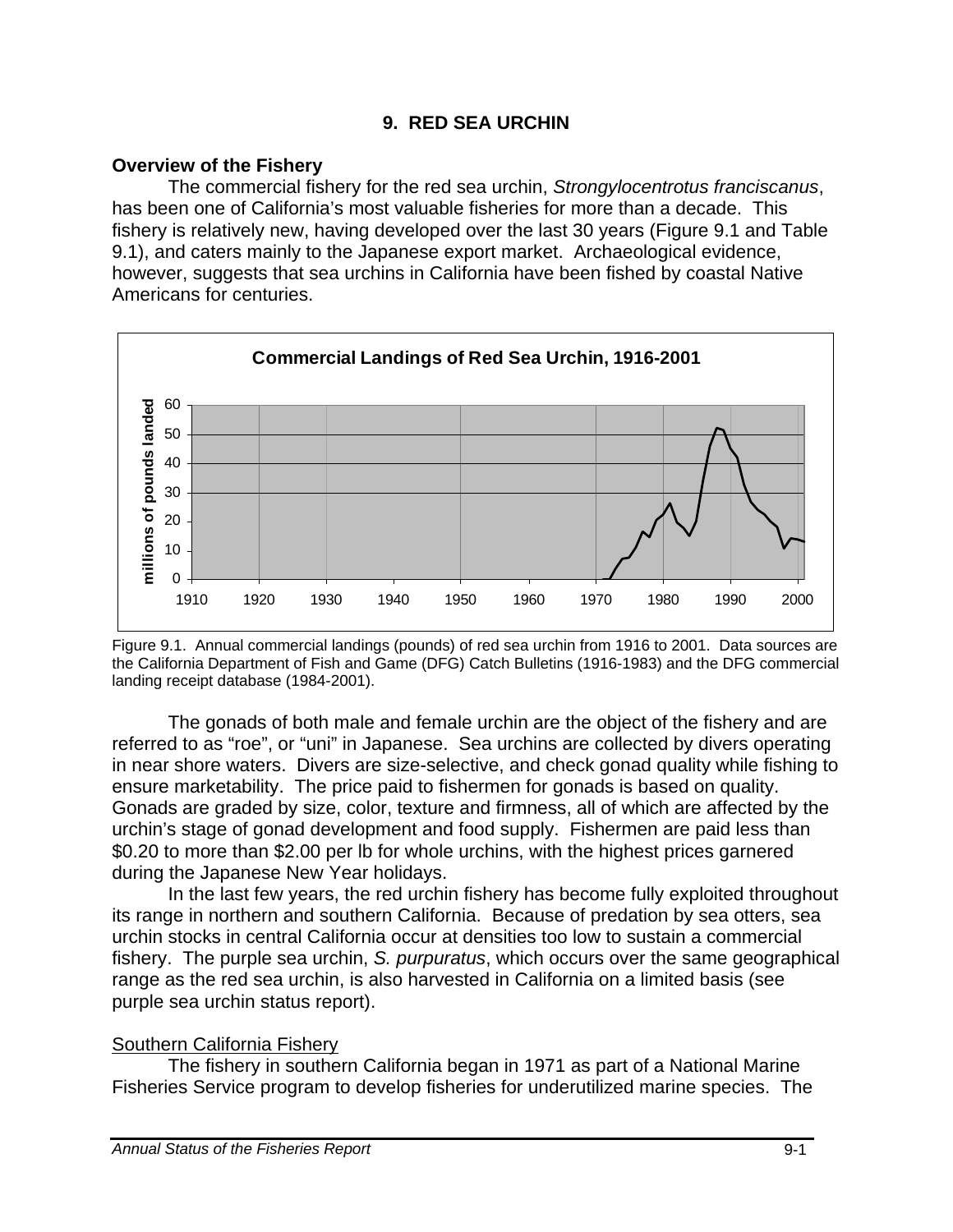fishery was also seen as a way to curb the destructive grazing of sea urchins on giant kelp. Prices for southern California urchin are typically higher than for northern California urchin due to the longer market presence of the southern urchin, and consistently higher gonad quality (smaller size and sweeter taste).

There have been two periods of rapid fishery expansion, one in southern California and one in northern California. The first rapid expansion culminated in 1981 when landings peaked at 25 million lb in southern California (Figure 9.2). Fishermen entering the fishery from the declining commercial abalone fishery contributed to the rapid escalation of the urchin fishery. Sea urchin landings decreased following the El Niño event of 1982-1983 when warm water weakened or killed kelp, the primary food



Figure 9.2. Annual commercial landings (pounds) of red sea urchin in northern California and southern California from 1971 to 2001. Data source is the California Department of Fish and Game (DFG) commercial landing receipt database.



Figure 9.3. The proportion of commercial red sea urchin landings in southern California taken from the northern Channel Islands, southern Channel Islands, and mainland from 1981 to 2001. Data source is California Department of Fish and Game (DFG) commercial landing receipt database.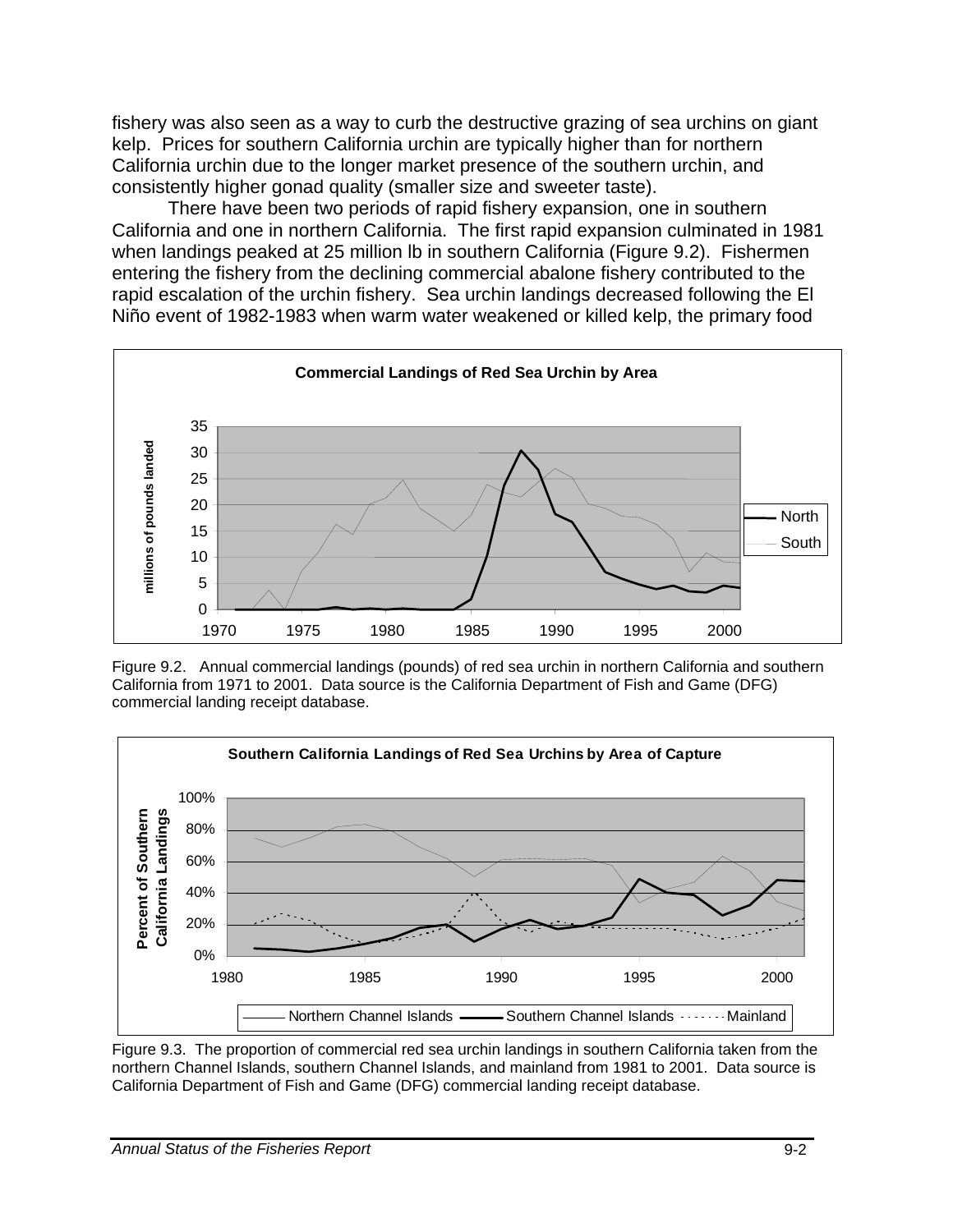source for sea urchins. Landings did not recover until the 1985-1986 season, due in part to the strengthening of the Japanese yen relative to the US dollar, which gave California fishermen and exporters more economic incentives.

The majority of southern California sea urchin landings have come from the northern Channel Islands off Santa Barbara. This area, with its large, accessible stocks nurtured by lush kelp beds, supported the red sea urchin fishery in its early years. From 1973 to 1977, 80% to 90% of red urchin landings originated from these islands. Since the late 1990s, however, landings have decreased from the northern Channel Islands as fishing effort shifted south to San Clemente Island, San Nicolas Island, and the San Diego area (Figure 9.3). More recently, there has been a reported reversal of this trend as northern Channel Island kelp beds rebound from the 1997-1998 El Niño. These spatial shifts have been accompanied by catch decreases throughout the region (Figure 9.2). In 1990, the southern California sea urchin catch peaked at over 27 million lb; however, the catch has declined steadily to 8.8 million lb in 2001. In the 1990s, the fishery was impacted by two El Niño events (1992-1994 and 1997-1998) and a weakening Japanese economy that lowered demand and ex-vessel prices; both factors contributed to reduced fishing effort and catches.

#### Northern California Fishery

 The northern California commercial sea urchin fishery began in 1972, and remained insignificant until 1977, when 386,000 lb were landed in the Fort Bragg region. The second major fishery expansion began in 1985 (Figure 9.2), fueled partly by decreasing landings in southern California and favorable monetary exchange rates. The large and unexploited sea urchin biomass in northern California sparked a "gold rush" as hundreds of new fishermen entered the unregulated fishery. In northern California (from Half Moon Bay in San Mateo County to Crescent City in Del Norte County) landings jumped from 1.9 million lb in 1985 to 30.5 million lb in 1988, far



Figure 9.4. Comparison of northern California red sea urchin landings (pounds) and CPUE (pounds per diver-day) from 1988 to 2001. Data sources are California Department of Fish and Game (DFG) commercial landing receipt database (1988-2001) and sea urchin logbooks (1988-1992). There were no logbooks prior to 1988.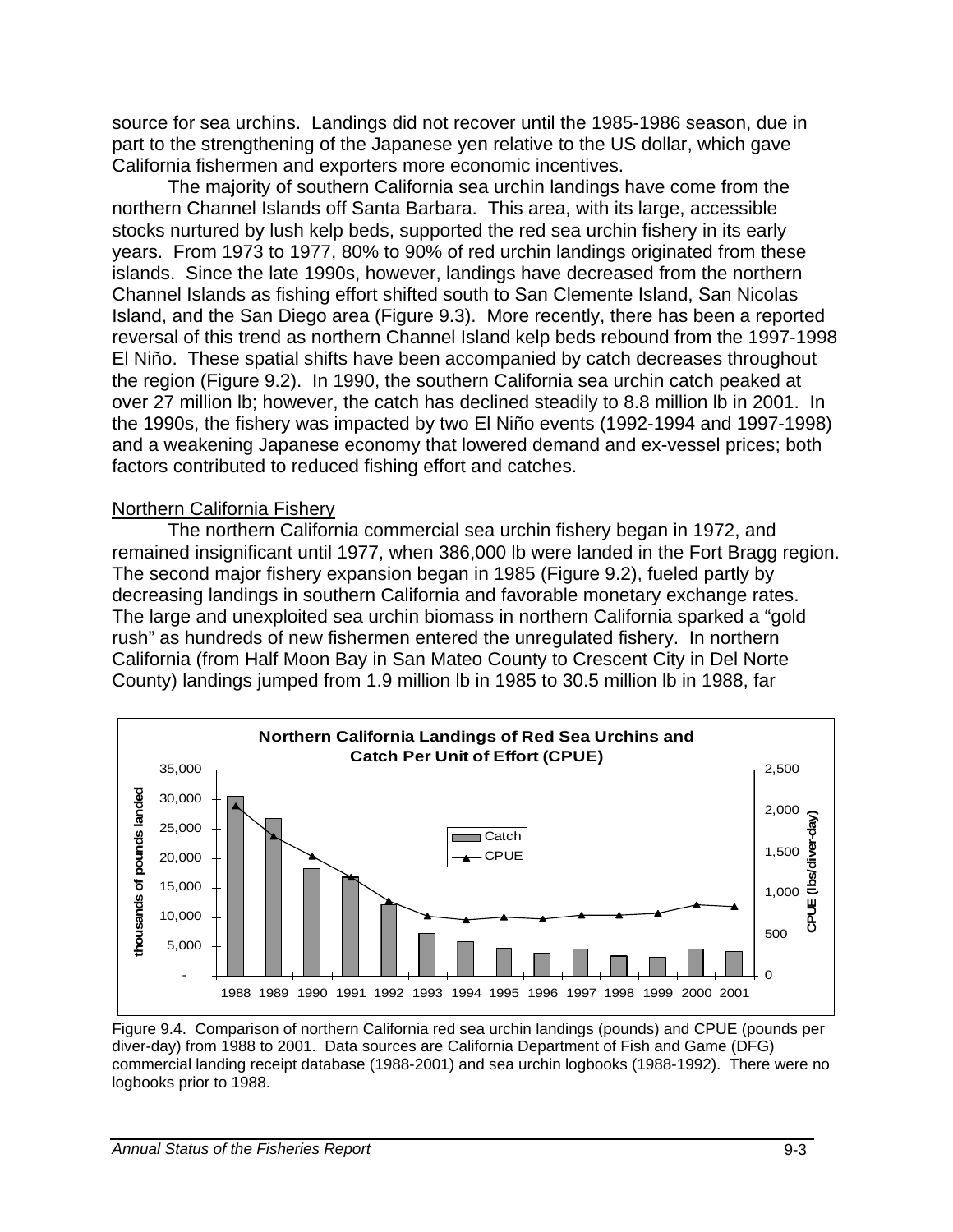exceeding landings from southern California. Northern California sea urchin landings and catch per unit of effort (CPUE) began a steep decline in 1989. Landings leveled off in 1995 at about 3 to 4 million lb annually, and CPUE leveled off in 1993 at about 700 to 800 lb per fishing day (Figure 9.4). Landings data for 2001 show a catch of 4.1 million lb with fishermen earning \$3.9 million. In northern California, Fort Bragg has remained the center of the fishery, while the ports of Albion and Point Arena in Mendocino County and Bodega Bay in Marin County together account for about half of the catch. Rocky reefs around Crescent City also support a small fishery.

## Management History

Responsibility for managing the sea urchin fishery originally lay with the California Legislature, but was delegated to the Fish and Game Commission (Commission) in 1973. In the early years of the fishery, management focused on reducing sea urchin densities to increase kelp abundance and urchin gonad yield. However, the rapid expansion of the fishery in the mid-1980s spawned a reassessment of this policy. In 1987, the Legislature established the Director's Sea Urchin Advisory Committee (DSUAC) which consisted of representatives from the fishing industry, California Department of Fish and Game (DFG), and California Sea Grant. DSUAC was the decision-making body for industry-funded research projects aimed at enhancing and managing the fishery, and acted as a forum for consensus-based management. In 2002, the self-imposed landing fee law that funded industry-backed research projects was repealed, and DSUAC was reformed through legislation as the Sea Urchin Fishery Advisory Committee. The new committee is charged with disbursing any remaining funds and advising DFG on management matters.

California's sea urchin fishery presently operates without a fishery management plan. Few restrictions have been placed on catch or effort until the late 1980s; the primary management measure prior to 1985 was limiting gear to rakes, airlifts and other hand appliances. Since then, principal management actions have consisted of the following:

- A moratorium on the issue of new permits in 1987, with a restricted access program beginning in 1989
- The introduction of a minimum legal size limit in 1988 (increased in northern California in 1990 and increased in southern California in 1992)
- Establishing a closed fishing season and restricting fishing to specific days. In 1990, northern California fishing was restricted to 233 days per year. In 1992, southern California fishing was restricted to 240 days per year
- An effort-reduction scheme was introduced in 1990 that presently requires 10 permits to be retired for each new entrant

All of these regulations remain in effect. The size limits and closures have been relatively ineffective in reducing total effort, with effort reductions in recent years due largely to a combination of diminished markets and declining urchin populations. While the limited entry program has created a slow but steady decrease in permits, it has probably not significantly reduced effort in the fishery.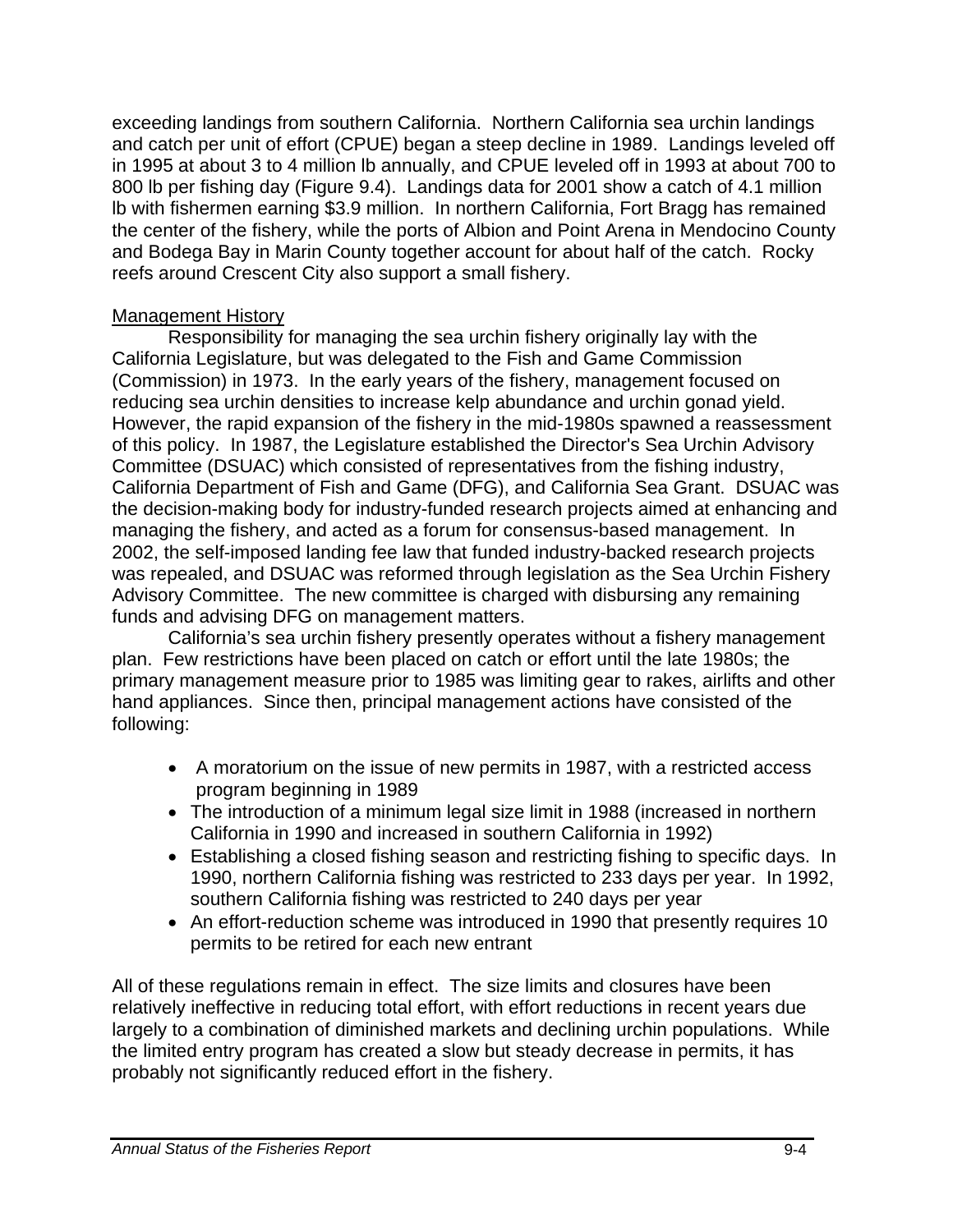Research that examines the feasibility of enhancing stocks by out-planting of juvenile sea urchins, funded primarily by the industry, has shown that out-planting is not cost effective given observed out-plant survival rates and the limited availability and high cost of juvenile urchins. Transplanting naturally occurring juvenile urchins from urchin dominated areas subject to high recruitment rates has shown some promise, however the utility of this strategy will depend on the availability of natural juvenile transplants, and recognition of the consequences of transplanting juvenile urchins into the surrounding ecosystem.

#### **Restricted Access Program**

 The restricted access dive fishery for sea urchins began in 1989. Divers primarily harvest red sea urchins, although the smaller purple sea urchin is harvested sporadically.

The upper limit on the number of participants (the capacity goal) was originally set at 400 divers, but was later reduced to 300. The Commission placed a moratorium on the issuance of new permits in 1987. The number of permits increased dramatically before the moratorium became effective, with

| Historical timeline for the sea urchin restricted access program |                                                                                                                     |  |  |  |  |
|------------------------------------------------------------------|---------------------------------------------------------------------------------------------------------------------|--|--|--|--|
| 1973                                                             | State Legislature delegates authority to the Fish and Game Commission for managing the<br>sea urchin fishery.       |  |  |  |  |
| 1984                                                             | State Legislature authorizes a permit for the sea urchin fishery, but does not make it<br>restricted access.        |  |  |  |  |
| 1986                                                             | State Legislature gives the Fish and Game Commission authority to limit the number of sea<br>urchin diving permits. |  |  |  |  |
| 1987                                                             | Fish and Game Commission places a moratorium on new permits.                                                        |  |  |  |  |
| 1989                                                             | Restricted access program begins.                                                                                   |  |  |  |  |

938 permits issued in the 1987 license year. Since then, the number of diving permits issued each year has generally declined (Figure 9.5). In 2001, there were 388 diving permittees, many of whom were not full-time divers.

 The annual sea urchin diving permit is \$330, and is not transferable. There is an annual landing requirement (20 landings of 300 lb or more) for renewal of the permit. This provision is scheduled for repeal, effective in 2004. In addition, permit holders must submit logbooks that provide details on the location and depth fished, the number of hours spent diving, and the amount of urchins harvested. There is an annual urchin lottery to allow new participants to enter the fishery if any permits are available. Individuals may assist the diver on the vessel if they have a sea urchin crewmember permit (\$30).

State law (Fish and Game Code §7065) requires that each restricted access program be reviewed at least every five years for consistency with the Commission's policy on restricted access. Table 9.2 lists the Commission's restricted access policies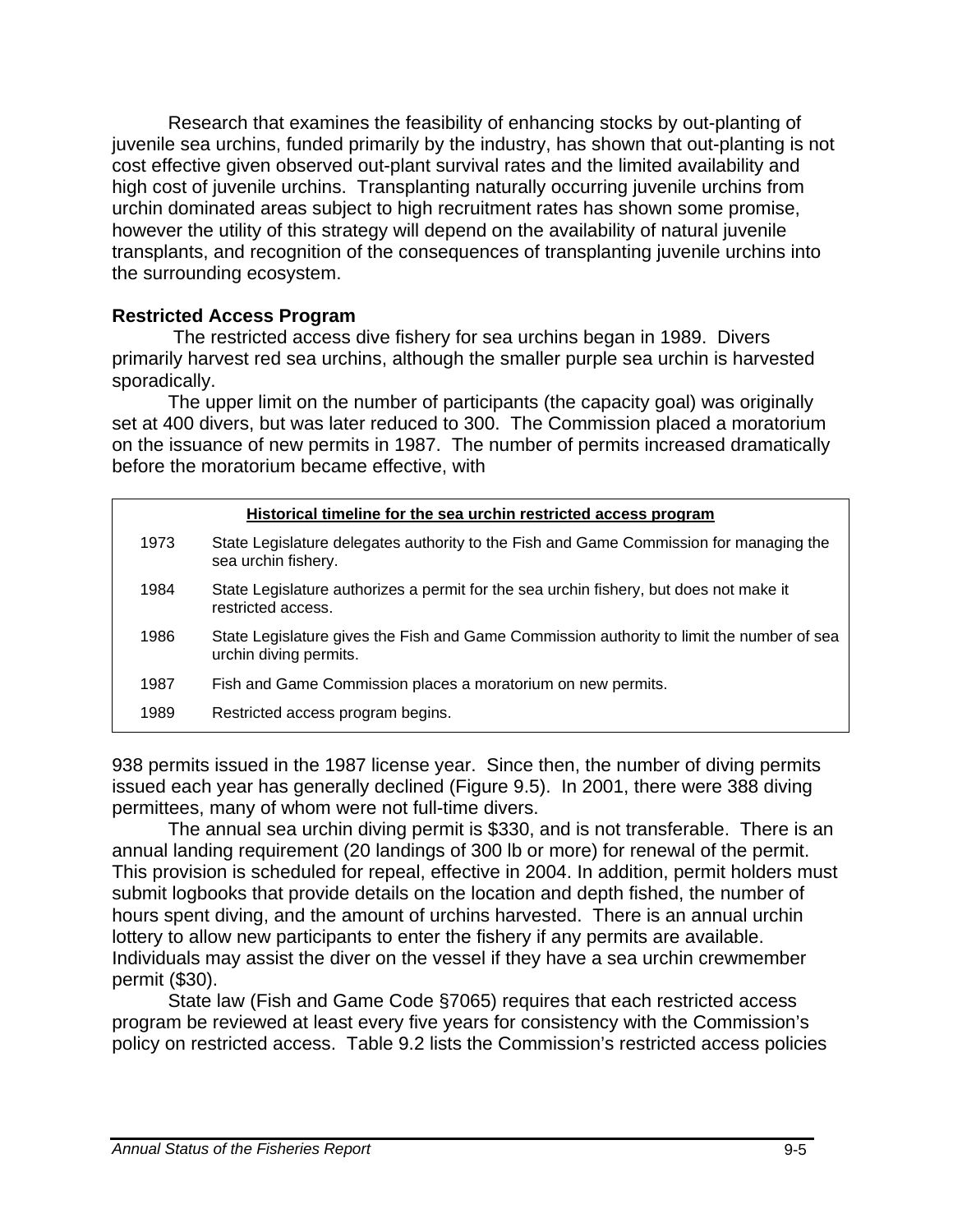

Figure 9.5. Number of sea urchin diving permits issued for the commercial red and purple sea urchin fisheries from the 1987-1988 license year (April 1 through March 31) to the 2002-2003 license year. The restricted access program began in 1989. The current capacity goal is 300 divers. Data sources are the California Department of Fish and Game (DFG) license reports.

and whether the sea urchin restricted access program is consistent with each policy. Even though the restricted access program began before the Commission adopted a policy on restricted access, the program is consistent with most of the Commission's policies. The main feature of the sea urchin restricted access program which is not consistent with the Commission's policies is issuance of new permits when the number of permits is above the capacity goal.

 It is the policy of the Commission that each restricted access program must have an equitable and practicable system to reduce fishing capacity. Although constituent satisfaction with the system has not been measured, the system was developed with constituent input. It also provides a means for new participants to gain experience and enter the fishery, and for former permit holders to re-enter the fishery.

## **Status of Biological Knowledge**

 Sea urchins play an important ecological role in kelp forest communities. They are found subtidally along the California coast wherever conditions are favorable. Red sea urchins belong to the phylum Echinodermata, which includes sea stars, brittle stars, sea cucumbers, and sand dollars. These urchins have a hard shell called a "test", with spines and small pincers. Tube feet located between the spines are used in respiration, locomotion, and for grasping food and the substrate. The mouth, located at the base of the urchin, consists of five plates that make up a jaw structure commonly known as "Aristotle's lantern". The mouth leads to the digestive system, which voids through the anus on the top of the urchin.

Sea urchins are omnivorous, but mostly eat leafy algae. The perennial giant kelp is their preferred food in southern California, whereas in northern California urchins feed on the annual bull kelp and perennial brown algae. The red sea urchin's ability to survive during periods of food shortage contributes to its ability to persist in high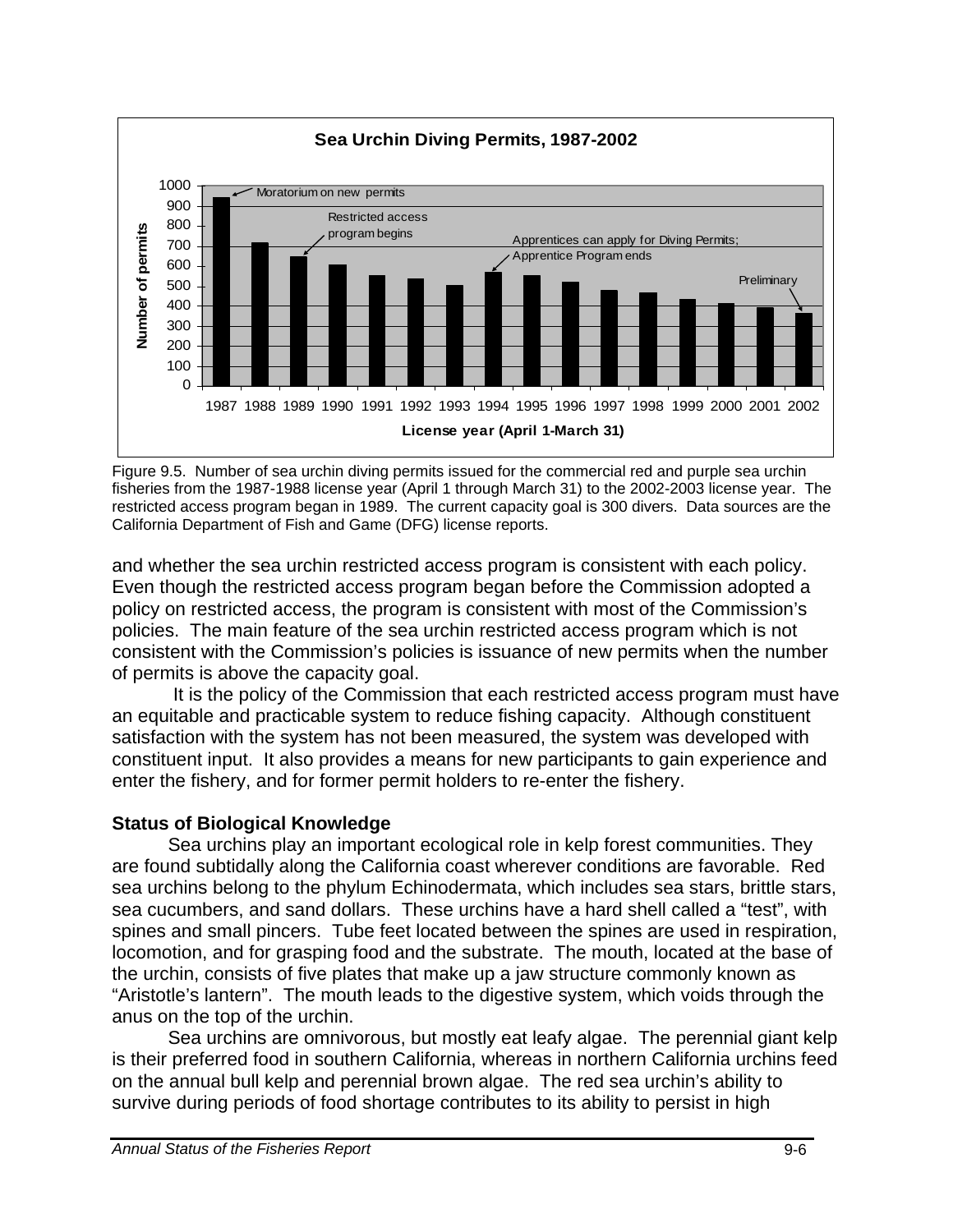densities in areas devoid of algae, known as "urchin barrens". Following oceanographic events such as El Niños, barrens occur in southern California wherever kelp beds die off, causing shortages of standing and drift algae. These food shortages may trigger urchins to aggregate and move in eating "fronts", denuding the sea floor. Based on examination of long-term aerial photos and on kelp forest ecology studies in northern San Diego County, sea urchin grazing at its most severe probably accounts for about 20% of kelp mortality in a given kelp bed. Conversely, the intense fishery for red sea urchins in northern California appears to have had a positive effect on kelp availability. Aerial photographs of surface kelp at one location in northern California showed a 15 fold increase surface canopy from 1982 to 1989 during a period of concentrated urchin fishing.

 Red sea urchins may compete with abalone for both space and food. A recent study on competitive interactions between these species at sites in northern California concluded that there is an inverse relationship between them that favors red sea urchin at sites where neither species is at low densities. Sea urchins may be more successful in competing for limited food because of their aggressive foraging and ability to survive starvation conditions. Fishing for abalone and sea urchins has no doubt altered these relationships.

 Red sea urchins have many predators, including sea otters, spiny lobsters, sea stars, crabs, white sea urchins, and fishes such as California sheephead. Within the sea otter's present range, the red sea urchin resource has been reduced to a level which precludes fishery utilization.

Urchin diseases have decimated the sea urchin populations of Caribbean islands; however, the dynamics of sea urchin diseases in California remains poorly understood. Sea urchins in southern California are especially susceptible to disease during warm-water El Niño events.

 Sea urchin growth rates vary depending on food availability. Growth rates must be determined by tagging and recapturing. Internal tags ("PIT" tags), or chemical (fluorescent) tags that bind to calcium have been used to successfully tag sea urchins. Tagging studies reveal that red urchins are long-lived, with large individuals possibly living beyond 100 years. Growth to 3.5 in. (test diameter, exclusive of spines) takes an average of six to eight years. There are no discernable growth patterns along a latitudinal gradient from Baja California to Alaska; however, there is a clear trend in population mortality rates. Mortality estimates for southern populations were found to be greater than for northern populations. Likely mechanisms include higher rates of disease and temperature-related stresses in the south.

 Red sea urchins become sexually mature at 2 in. test diameter. The sex ratio in urchins is about 1-to-1. Sea urchin spawning is seasonal, but can vary from year to year and from one locality to another. Food supply and ocean temperatures play roles in the timing and magnitude of spawning. In most southern California locations, spawning generally occurs in winter. In northern California, major spawning occurs in spring and summer, with some spawning activity also in December.

As with many marine invertebrates, fertilization is external and success is highly dependent on density. Subtidal studies suggest that red urchins at densities of less than two per square meter can have poor fertilization success. Females spawn up to several million eggs at a time. Larval development is dependent on temperature and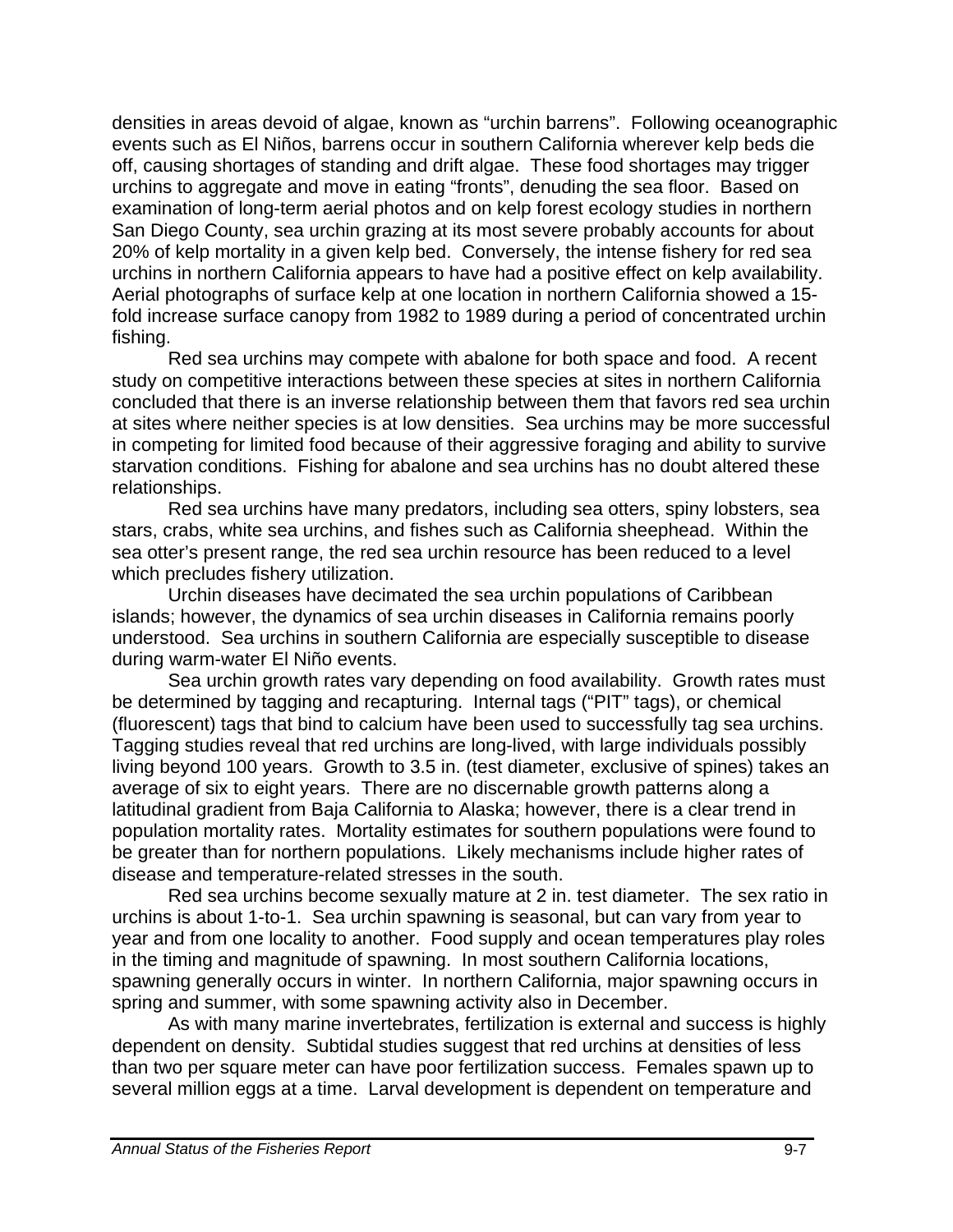the abundance of phytoplankton (single-celled algae) and is thought to extend for six to eight weeks. As the larvae mature, they settle to the bottom and progress to the juvenile life-stage; however, they can spend a long time drifting with water currents before settling. This allows juvenile sea urchins to disperse long distances from the adults that spawned them.

Settlement patterns have been studied for red and purple sea urchins on artificial substrates at sites in northern and southern California since 1990. Peak settlement periods tend to be in spring and early summer although there is substantial year-to-year variation in timing and intensity. Settlement also tends to be less variable south of Point Conception, and is depressed during El Niño events. The more variable pattern of settlement in northern California is consistent with the more energetic offshore movement of water during spring periods when larvae are present, especially around headlands. Consequently, El Niño events appear to favor settlement in the north as offshore water movement becomes reduced. Recruitment patterns (that is, individuals reaching a specific life-stage such as legal size) of red sea urchins in northern and southern California generally mirror those of settlement. Recruitment in southern California appears to be relatively constant, while in the north recruitment rates are lower and more sporadic.

Newly settled juvenile urchins are very vulnerable. Juveniles are preyed upon more often in kelp forest habitat, where predators are presumably more abundant than in similar rocky habitats just outside of kelp beds. Adult sea urchins and their spines are important protective structures in subtidal communities. The canopy formed by the spines is a micro-habitat that shelters juvenile sea urchins, shrimps, crabs, brittle stars, fish, abalone, and other invertebrates. The spine canopy is most likely an important habitat for juvenile sea urchins, especially in areas where alternative cryptic habitats (such as crevices and undersides of boulders) are rare or absent.

## **Status of the Population**

In southern California, the red sea urchin resource now produces less than 10 million lb annually, with harvestable stocks (stocks that exceed the minimum legal size and contain marketable gonads) in decline since 1990. Between 1985 and 1995, the percentage of legal-sized red sea urchins at survey sites in the northern Channel Islands declined from 15% to about 7%. Although fishing has significantly reduced density in many areas and CPUE has decreased, replacement of fished stocks by juvenile sea urchins has somewhat mitigated fishing pressure. Consistent settlement rates have been noted on artificial substrates and along subtidal transects over the last decade at monitoring stations along the southern California mainland coast and the northern Channel Islands. This may be partly due to ocean current patterns in the Southern California Bight, which may increase the chances for larvae to encounter suitable habitat for settlement. Continued recruitment at present levels, however, is not guaranteed.

The areas where sea urchins have been harvested in southern California have shifted over time. The northern Channel Islands have supplied most of the catch over the years, but beginning in 1995 catches in the northern Channel Islands began to decline, and effort and harvests started to increase off San Nicolas and San Clemente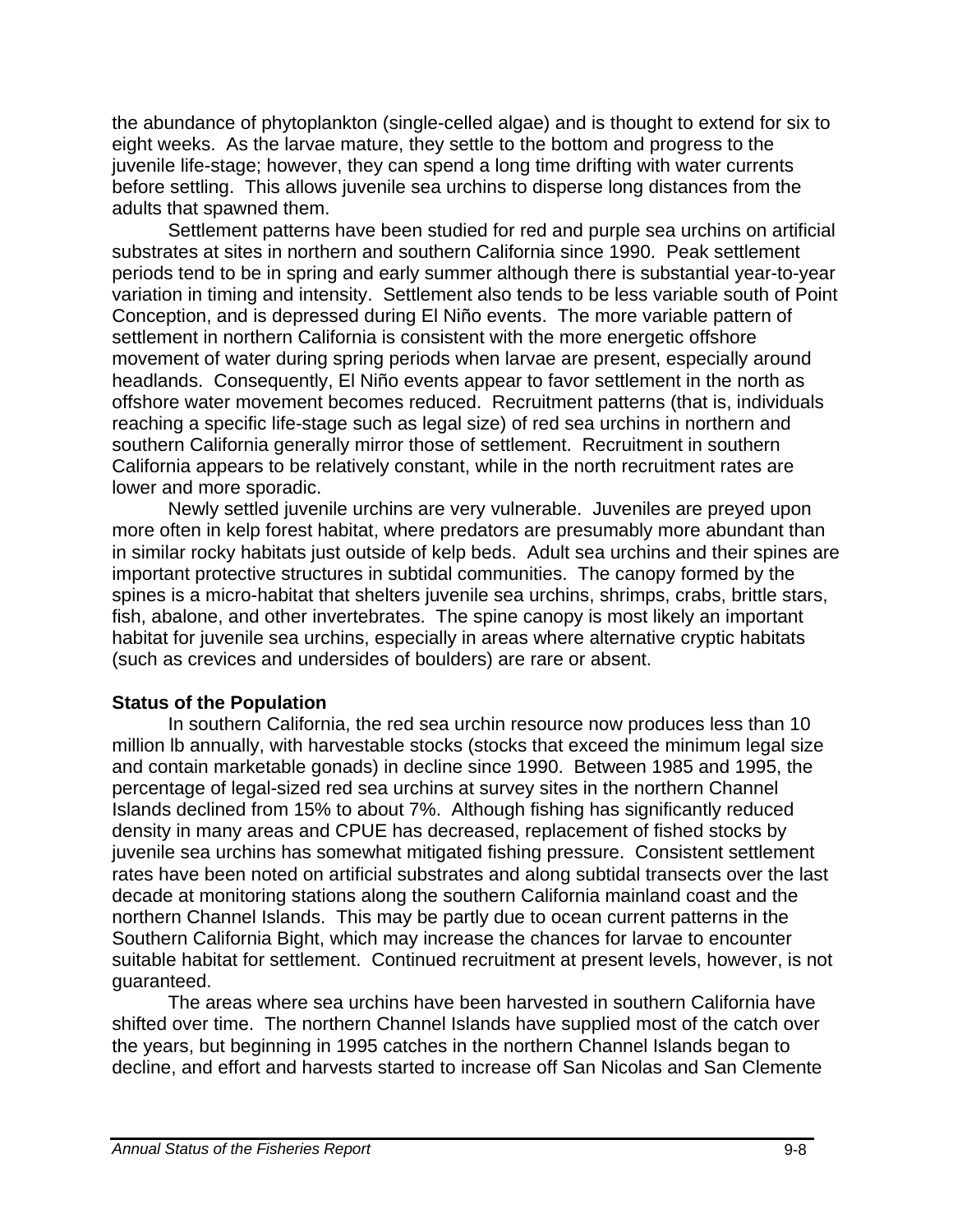Islands to the south, signaling a shift away from the northern Channel Islands (Figure 9.3).

 The northern California fishery has been characterized by rapid increase in landings. Thirty million lb were landed in northern California in 1988, with a subsequent decline to less than 5 million lb in the late 1990s. Fishery-dependent modeling of the sea urchin fishery during the period of rapid decline estimated that the 117 million lb of red urchin harvested from 1988 through 1994 represented about 70% of the harvestable stock available in 1988. Effort declined during this period; the number of divers who worked exclusively in northern California declined from 126 in 1991 to 79 in 2000. Annual catch per permittee declined by 40% from 1990 to 2000.

 Since 1988, low densities of harvestable stocks have been found at sub-tidal survey sites in the Fort Bragg area. From 1988 to 1997, the number of legal-sized red urchins outside of reserves declined from 47% to 20% of the population, while densities dropped from 0.8 urchins per square meter to 0.2 urchins per square meter. In contrast, densities in two Fort Bragg area reserves during this period averaged over 3.0 red urchins per square meter. These patterns continued during northern California surveys in 1999 and 2000. Episodic and infrequent recruitment combined with intensive harvesting on the north coast has caused the fishery to evolve into a "recruitment" fishery, with fishermen harvesting urchins as soon as they reach legal size (that is, harvesting newly-recruited sea urchins). In 1999 for example, 47% of the catch was less than 3.9 in. wide (test diameter), just over the 3.5 in. minimum size limit for northern California. The size limit and seasonal closures may help prevent fishery collapse, but may not improve recruitment, particularly if recruitment success is dependent on oceanographic factors, spine canopy micro-habitat and the presence of large spawners in the population.

# **Management Considerations**

 The Department and the industry have worked for more than a decade to adjust regulations for the red sea urchin fishery as needed. The red sea urchin fishery is fully exploited in California, and evidence from a variety of sources points to an over-fished condition in northern and portions of southern California. The following management activities should be considered to insure the health of the resource and fishery:

- Expand existing fishery-dependent and -independent monitoring programs, and expand collaborative monitoring and research with the industry
	- o Collect logbook data at a higher spatial resolution using Global Positioning System (GPS) technology
	- o Expand fishery-independent monitoring to allow managers to assess density, abundance of size classes, and poor quality urchins not sampled within the fishery (since the commercial fishery only targets certain sizes)
	- $\circ$  Continue and expand the long-term monitoring of settlement patterns to provide a relative measure of settlement. Industry has funded the settlement work to date
- Develop a red sea urchin fishery management plan. The Marine Life Management Act Master Plan (*The Master Plan: A Guide for the Development of Fishery Management Plans*, August 2001) identified sea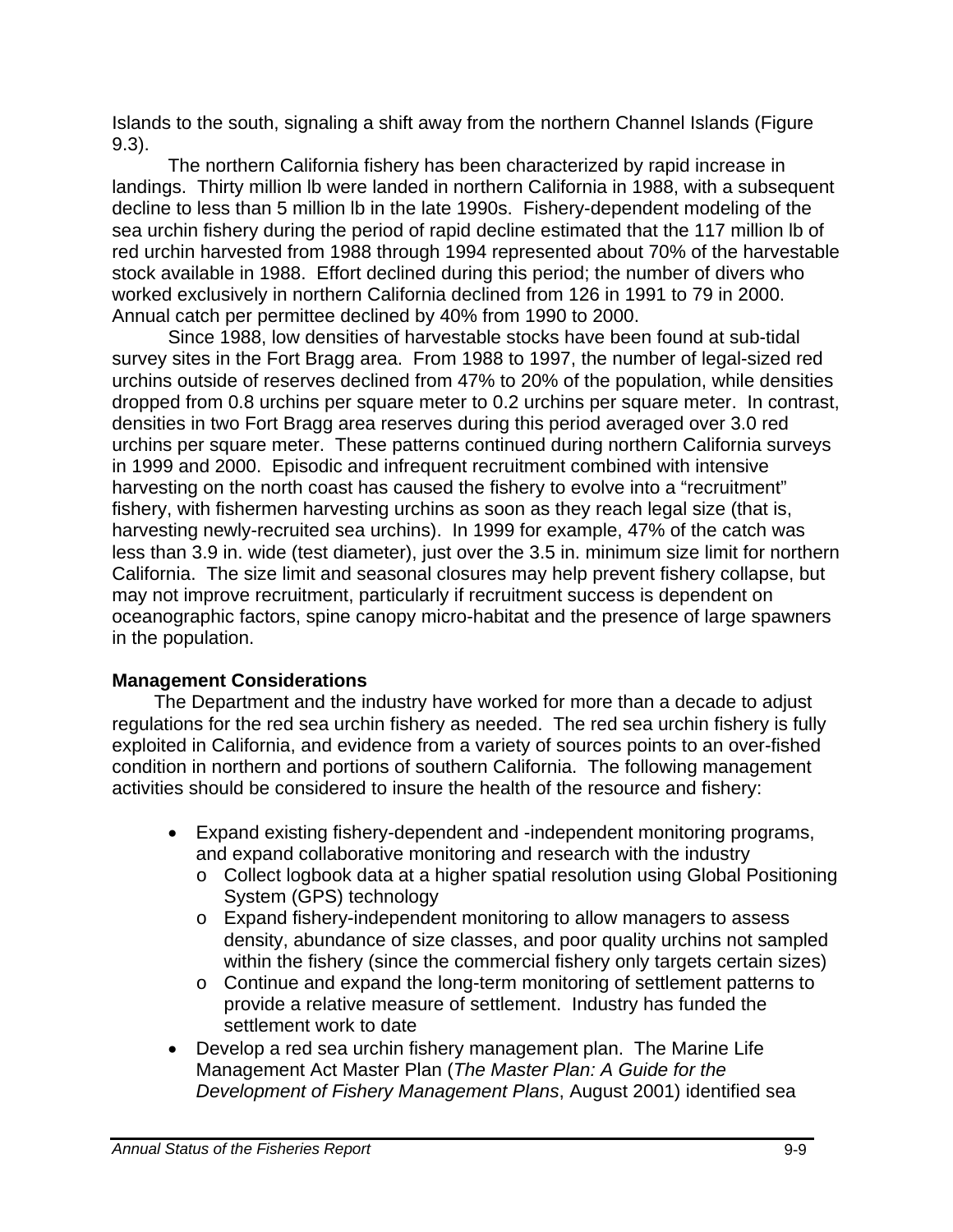urchins as one of the three fisheries that most need a management plan

- Conduct a capacity goal analysis to evaluate whether the present goal (300 divers) matches the resource. Investigate equitable, practicable and enforceable methods for reducing fishing capacity
- Continue to examine and consider the use of spatial management techniques such as marine protected areas and rotating harvest zones

 The following management measures could be implemented on an interim basis before a fishery management plan is in place:

- Evaluate current sea urchin size limits and the establishment of a maximum size limit (that is, a size above which no urchins may be taken). Current regulations prohibit the take of red sea urchins between 1.5 and 3.25 in. for southern California and between 1.5 and 3.5 in. for northern California
- Establish regional management zones for northern and southern California

*Peter Kalvass and Laura Rogers-Bennett California Department of Fish and Game* 

> *Revised May 2002 by Peter Kalvass*

*Section on Restricted Access Program added December 2002 Kristine C. Barsky and Connie Ryan California Department of Fish and Game* 

#### **Further Reading**

- Andrew NL, Agatsuma, Y, Ballesteros, E, Bazhin, AG et al. 2002. Status and management of world sea urchin fisheries. Oceanography and Marine Biology: an Annual Review 2002, 40, 343-425.
- Botsford, LW, SR Wing, and JL Largier. 1998. Population dynamic and management implications of larval dispersal. S.Afr.J.Mar.Sci. 19:131-142.
- Ebert, TA, JD Dixon, SC Schroeter, PE Kalvass, NT Richmond, WA Bradbury, DA Woodby. 1999. Growth and mortality of red sea urchins *Strongylocentrotus franciscanus* across a latitudinal gradient. Mar.Ecol.Prog.Ser. 190:189-209.
- Ebert, TA 1998. An analysis of the importance of Allee effects in management of the red sea urchin *Strongylocentrotus franciscanus.* Echinoderms: San Francisco. Proceeds. 9th Intern. Echinoderm Conf. R.Mooi and M.Telford, editors. A.A. Balkema, Rotterdam, Neth p 619-627.
- Ebert, TA, SC Schroeter, JD Dixon and P Kalvass. 1994. Settlement patterns of red and purple sea urchins (*Strongylocentrotus franciscanus* and *S. purpuratus)* in California, USA*.* Mar.Ecol.Prog.Ser. 111:41-52.
- Kalvass, PE and JM Hendrix. 1997. The California red sea urchin, *Strongylocentrotus franciscanus,*  fishery: catch, effort and management trends. Mar. Fish. Rev. 59:1-17.
- Kato, S and SC Schroeter*.* 1985*.* Biology of the red sea urchin, *Strongylocentrotus franciscanus*, and its fishery in California. Mar.Fish.Rev. 47(3):1-20.
- Levitan, DR, MA Sewell and FS Chia 1992. How distribution and abundance influence fertilization success in the sea urchin *Strongylocentrotus franciscanus*. Ecol 73:248-254.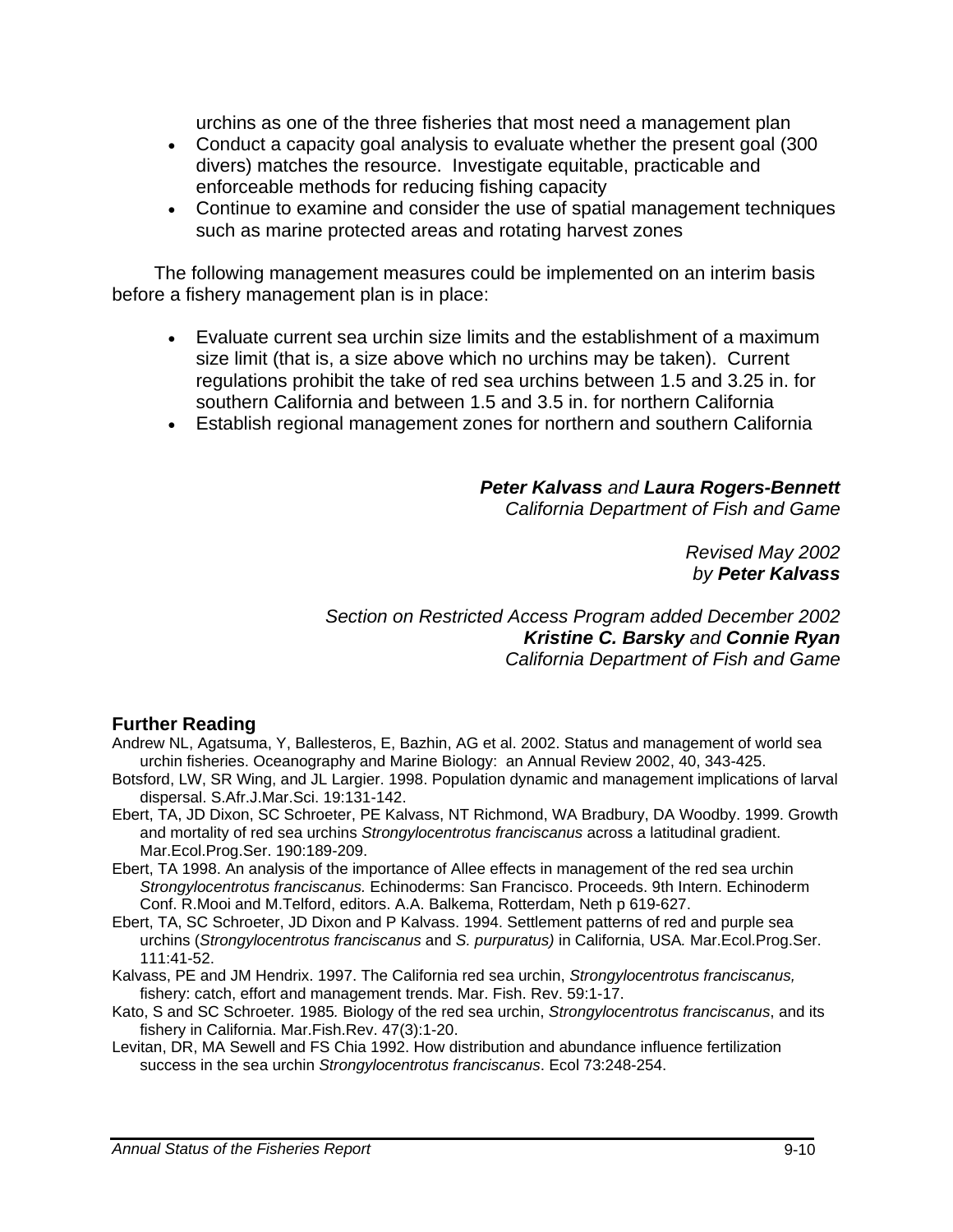Rogers-Bennett, L, H Fastenau, and CM Dewees. 1998. Recovery of red sea urchin beds following experimental harvest. Echinoderms: San Francisco. Proceeds. 9th Intern. Echinoderm Conf. R. Mooi and M. Telford, editors. A.A. Balkema, Rotterdam, Neth. 805-809.

Rogers-Bennett, L, WA Bennett, HC Fastenau, and CM Dewees. 1995. Spatial variation in red sea urchin reproduction and morphology: implications for harvest refugia. Ecol. Appl. 5(4):1171-1180.

Tegner, MJ and PK Dayton. 1977. Sea urchin recruitment patterns and implications of commercial fishing. Science 196:324-326.

| Commercial landings (pounds) of red sea urchin, 1916-2001<br>Table 9.1. |               |      |               |      |               |      |               |      |               |
|-------------------------------------------------------------------------|---------------|------|---------------|------|---------------|------|---------------|------|---------------|
| Year                                                                    | <b>Pounds</b> | Year | <b>Pounds</b> | Year | <b>Pounds</b> | Year | <b>Pounds</b> | Year | <b>Pounds</b> |
| 1916                                                                    | ------        | 1933 | ------        | 1950 |               | 1967 |               | 1984 | 14,978,869    |
| 1917                                                                    |               | 1934 |               | 1951 |               | 1968 |               | 1985 | 19,994,868    |
| 1918                                                                    |               | 1935 |               | 1952 | ------        | 1969 |               | 1986 | 34, 131, 614  |
| 1919                                                                    |               | 1936 | ------        | 1953 |               | 1970 | ------        | 1987 | 46,061,649    |
| 1920                                                                    |               | 1937 |               | 1954 |               | 1971 | 200           | 1988 | 51,987,990    |
| 1921                                                                    |               | 1938 |               | 1955 |               | 1972 | 76,457        | 1989 | 51,200,303    |
| 1922                                                                    |               | 1939 |               | 1956 |               | 1973 | 3,594,695     | 1990 | 45,266,911    |
| 1923                                                                    |               | 1940 | ------        | 1957 |               | 1974 | 7,101,815     | 1991 | 41,945,432    |
| 1924                                                                    |               | 1941 | ------        | 1958 | ------        | 1975 | 7,567,154     | 1992 | 32,366,557    |
| 1925                                                                    |               | 1942 | ------        | 1959 | ------        | 1976 | 11,106,426    | 1993 | 26,852,646    |
| 1926                                                                    |               | 1943 |               | 1960 |               | 1977 | 16,536,295    | 1994 | 23,770,707    |
| 1927                                                                    |               | 1944 |               | 1961 |               | 1978 | 14,427,547    | 1995 | 22,260,967    |
| 1928                                                                    |               | 1945 |               | 1962 |               | 1979 | 20,558,950    | 1996 | 20,066,110    |
| 1929                                                                    |               | 1946 | ------        | 1963 | ------        | 1980 | 22,167,108    | 1997 | 18,020,775    |
| 1930                                                                    |               | 1947 |               | 1964 |               | 1981 | 26,433,986    | 1998 | 10,555,177    |
| 1931                                                                    |               | 1948 |               | 1965 |               | 1982 | 19,441,151    | 1999 | 14,178,359    |
| 1932                                                                    |               | 1949 |               | 1966 |               | 1983 | 17,756,472    | 2000 | 13,902,110    |
|                                                                         |               |      |               |      |               |      |               | 2001 | 13,068,469    |

---- Landings data not reported from 1916 to 1970. Fishery began in 1971.

Data sources: DFG Catch Bulletins (1916-1983) and DFG commercial landing receipt database (1984-2001).

| <b>Fish and Game Commission policies</b>                                                                                                                                                                                                          | Sea urchin restricted access program's<br>consistency with the policies                                                                                                                          |  |  |  |
|---------------------------------------------------------------------------------------------------------------------------------------------------------------------------------------------------------------------------------------------------|--------------------------------------------------------------------------------------------------------------------------------------------------------------------------------------------------|--|--|--|
| Restricted access as a management tool                                                                                                                                                                                                            |                                                                                                                                                                                                  |  |  |  |
| DRICT 1.1: The Fish and Game Commission<br>Commission) and the Department of Fish and Game<br>$\parallel$ (DFG) may use restricted access programs as one of a<br>number of tools to conserve and manage fisheries as a<br>public trust resource. | <b>CONSISTENT</b><br>The commercial restricted access program is one of<br>the tools used to conserve and manage sea urchins.<br>Other tools include: size limits and time and area<br>closures. |  |  |  |
| Goals and objectives of restricted access programs                                                                                                                                                                                                |                                                                                                                                                                                                  |  |  |  |
| POLICY 2.1: The Commission may develop restricted<br>access programs for fisheries that retain the public<br>ownership status of the resource for one or more of the<br>following purposes: 1) to promote sustainability; 2) to create            | <b>CONSISTENT</b><br>The State Legislature granted the Commission<br>authority to limit the number of permits to prevent<br>overfishing or to ensure efficient and economic                      |  |  |  |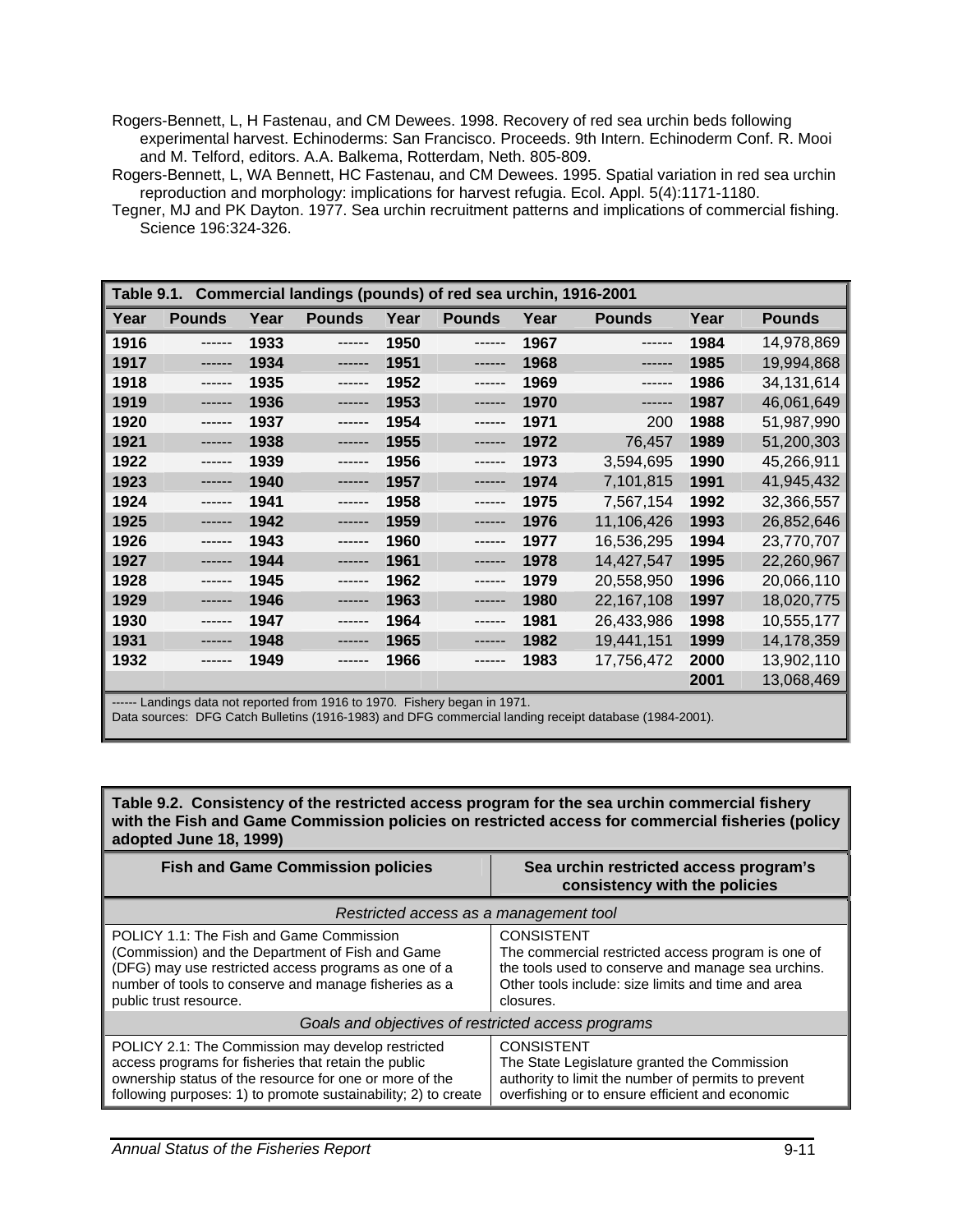| aaopica vano To, Toooj                                                                                                                                                                                                                                                                                                                                                                                                                                                                                                                                                                         |                                                                                                                                                                                                                                                                                                                                                                                                                                                                                                           |  |  |  |  |
|------------------------------------------------------------------------------------------------------------------------------------------------------------------------------------------------------------------------------------------------------------------------------------------------------------------------------------------------------------------------------------------------------------------------------------------------------------------------------------------------------------------------------------------------------------------------------------------------|-----------------------------------------------------------------------------------------------------------------------------------------------------------------------------------------------------------------------------------------------------------------------------------------------------------------------------------------------------------------------------------------------------------------------------------------------------------------------------------------------------------|--|--|--|--|
| <b>Fish and Game Commission policies</b>                                                                                                                                                                                                                                                                                                                                                                                                                                                                                                                                                       | Sea urchin restricted access program's<br>consistency with the policies                                                                                                                                                                                                                                                                                                                                                                                                                                   |  |  |  |  |
| an orderly fishery; 3) to promote conservation among<br>fishery participants; 4) to maintain the long-term economic<br>viability of fisheries.                                                                                                                                                                                                                                                                                                                                                                                                                                                 | operation of the fishery.                                                                                                                                                                                                                                                                                                                                                                                                                                                                                 |  |  |  |  |
| Development and review of restricted access programs                                                                                                                                                                                                                                                                                                                                                                                                                                                                                                                                           |                                                                                                                                                                                                                                                                                                                                                                                                                                                                                                           |  |  |  |  |
| POLICY 3.1: Restricted access programs shall be<br>developed with the substantial involvement of participants<br>in the affected fishery and others, consistent with the<br>stakeholder participation requirements of Fish and Game<br>Code §7059. This approach shall balance the specific<br>needs of the fishery with the desirability of increasing<br>uniformity among restricted access programs in order to<br>reduce administrative complexity.                                                                                                                                        | <b>NOT APPLICABLE</b><br>The program was developed before the adoption of<br>this policy or the enactment of Fish and Game Code<br>§7059. However, participants were involved in the<br>development of the program and subsequent<br>modifications to the program.                                                                                                                                                                                                                                        |  |  |  |  |
| POLICY 3.2: Each restricted access program shall be<br>reviewed at least every four years and, if appropriate,<br>revised to ensure that it continues to meet the objectives of<br>the State and the fishery participants. Review of each<br>restricted access program shall occur at least as often as<br>the particular fishery is reviewed in the annual fishery<br>status report required by Fish and Game Code §7065. The<br>general restricted access policy should be reviewed at a<br>regularly scheduled Commission meeting at least once<br>every four years following its adoption. | <b>CONSISTENT IN PART</b><br>The program started before the adoption of this<br>$\bullet$<br>policy, but it has been modified and did receive<br>some review by the Commission, DFG and<br>stakeholders during those modifications.<br>This report (Annual Status of the Fisheries Report<br>$\bullet$<br>required by Fish and Game Code §7065) briefly<br>reviews the program, but does not formally<br>measure participants' perceptions on whether the<br>program is meeting its goals and objectives. |  |  |  |  |
| Elements of restricted access programs                                                                                                                                                                                                                                                                                                                                                                                                                                                                                                                                                         |                                                                                                                                                                                                                                                                                                                                                                                                                                                                                                           |  |  |  |  |
| POLICY 4.1: Each new restricted access program shall be<br>based either on one or more species or species groups<br>targeted by the fishery or on a type of gear. In programs<br>based on a type of gear an endorsement may be required<br>for one or more species or species groups targeted by the<br>gear type. Each restricted access program should take into<br>account possible impacts of the program on other fisheries.                                                                                                                                                              | <b>CONSISTENT IN PART</b><br>The program is based on a species group (red<br>$\bullet$<br>and purple sea urchins).<br>It is not clear whether the impacts on other<br>$\bullet$<br>fisheries were evaluated during the development<br>of the program.                                                                                                                                                                                                                                                     |  |  |  |  |
| POLICY 4.2: Each restricted access program that is not<br>based on harvest rights shall have a capacity goal. The<br>Commission, Department and stakeholders will use the<br>best available biological and economic information in<br>determining each capacity goal.                                                                                                                                                                                                                                                                                                                          | <b>CONSISTENT</b><br>The capacity goal is currently set at 300 sea urchin<br>diving permits.                                                                                                                                                                                                                                                                                                                                                                                                              |  |  |  |  |
| POLICY 4.3: Each restricted access fishery system shall<br>have an equitable, practicable, and enforceable system for<br>reducing fishing capacity when the fishery is exceeding its<br>participation goal and for increasing fishing capacity when<br>the fishery is below its fishery capacity goal.                                                                                                                                                                                                                                                                                         | <b>CONSISTENT</b><br>Systems exist for reducing and increasing capacity.<br>Attrition is the means of reducing capacity. Capacity is<br>increased by the issuance of new permits to eligible<br>applicants. If there are more eligible applicants than<br>new permits available, then a drawing is held to<br>determine which applicants will be able to purchase<br>permits.                                                                                                                             |  |  |  |  |
| POLICY 4.4: In fisheries that exceed their fishery capacity<br>goals, permit transfers will be allowed only if they are<br>consistent with the means for achieving the fishery capacity<br>goal.                                                                                                                                                                                                                                                                                                                                                                                               | <b>CONSISTENT</b><br>Permits are not transferable.                                                                                                                                                                                                                                                                                                                                                                                                                                                        |  |  |  |  |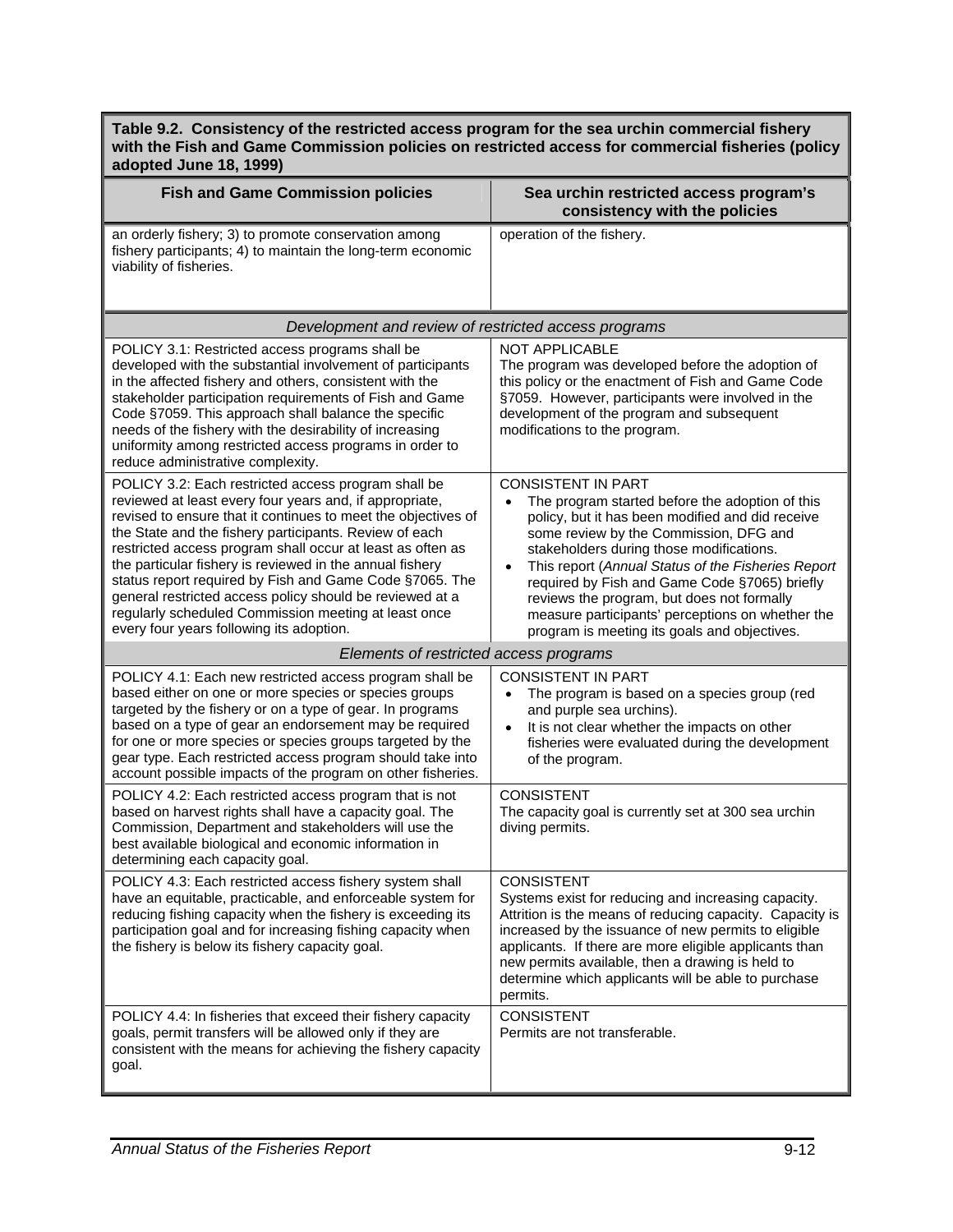| <b>Fish and Game Commission policies</b>                                                                                                                                                                                                                                                                                                                                                                                                                                                                                                                                                                                                                                                                                                                                                                                                                                          | Sea urchin restricted access program's<br>consistency with the policies                                                                                                                                                                                                                                                                                                              |  |  |  |  |
|-----------------------------------------------------------------------------------------------------------------------------------------------------------------------------------------------------------------------------------------------------------------------------------------------------------------------------------------------------------------------------------------------------------------------------------------------------------------------------------------------------------------------------------------------------------------------------------------------------------------------------------------------------------------------------------------------------------------------------------------------------------------------------------------------------------------------------------------------------------------------------------|--------------------------------------------------------------------------------------------------------------------------------------------------------------------------------------------------------------------------------------------------------------------------------------------------------------------------------------------------------------------------------------|--|--|--|--|
| <b>Permits</b>                                                                                                                                                                                                                                                                                                                                                                                                                                                                                                                                                                                                                                                                                                                                                                                                                                                                    |                                                                                                                                                                                                                                                                                                                                                                                      |  |  |  |  |
| POLICY 5.1: The Commission will give adequate public<br>notice of intent to establish a restricted access program.<br>The Commission may set a Control Date for determining<br>qualification for a restricted access program. A new<br>restricted access program shall not allow fishing effort to<br>increase beyond recent levels. Some level of fishery<br>participation may be required to qualify for an initial permit.<br>Fishery qualification can be based upon fishery<br>participation during a period of time preceding notification<br>of intent or on other factors relevant to the particular<br>fishery. Affidavits of fishery participation or medical<br>statements of inability to meet qualification standards shall<br>not be accepted. Vessels under construction or inoperable<br>during the qualification period shall not be considered for a<br>permit. | NOT APPLICABLE<br>The program was developed before the adoption of<br>this policy.                                                                                                                                                                                                                                                                                                   |  |  |  |  |
| POLICY 5.2: New permits in a restricted access fishery<br>shall only be issued when the fishery is below its fishery<br>capacity goal.                                                                                                                                                                                                                                                                                                                                                                                                                                                                                                                                                                                                                                                                                                                                            | NOT CONSISTENT<br>New sea urchin diving permits are issued when the<br>fishery is above the capacity goal. The number of new<br>permits available for issuance is one-tenth the<br>difference between the number of sea urchin diving<br>permits issued prior to August 1 of the current license<br>year and the number of permits issued the<br>immediately preceding license year. |  |  |  |  |
| POLICY 5.3: Restricted access fishery permits shall be of<br>one year duration and are renewed upon annual<br>application and payment of the permit fee and shall be<br>valid, provided they are annually renewed and the permit<br>holder meets the requirements of the restricted access<br>program for the life of the program.                                                                                                                                                                                                                                                                                                                                                                                                                                                                                                                                                | <b>CONSISTENT</b><br>The permit must be renewed annually; the permittee<br>must meet a minimum landing requirement, and must<br>pay a permit fee.                                                                                                                                                                                                                                    |  |  |  |  |
| POLICY 5.4: Each fisherman-based program shall<br>determine in what circumstances, if any, a substitute may<br>fish the permit.                                                                                                                                                                                                                                                                                                                                                                                                                                                                                                                                                                                                                                                                                                                                                   | <b>CONSISTENT</b><br>The program provides for a substitute if a diver<br>becomes physically unable to dive because of long-<br>term or permanent injury or disease.                                                                                                                                                                                                                  |  |  |  |  |
| <b>Permit transfers</b>                                                                                                                                                                                                                                                                                                                                                                                                                                                                                                                                                                                                                                                                                                                                                                                                                                                           |                                                                                                                                                                                                                                                                                                                                                                                      |  |  |  |  |
| POLICY 6.1: Restricted access permits may be<br>transferable. In fisheries in which the permit is transferable,<br>transfer may be subject to conditions that contribute to the<br>objectives of the restricted access program. In new<br>restricted access programs, permit transfers will not be<br>allowed unless a fishery capacity goal and a system for<br>achieving that goal are part of the restricted access<br>program. In existing restricted access programs, the<br>objective is to review and revise those programs to include<br>fishery capacity goals and systems to achieve those goals.<br>A restricted access program may include a fee on the<br>transfer of permits, in excess of actual administrative costs<br>for the permit change, to offset other costs involved in the<br>conservation and management of that fishery.                              | NOT APPLICABLE<br>Permits are not transferable.                                                                                                                                                                                                                                                                                                                                      |  |  |  |  |